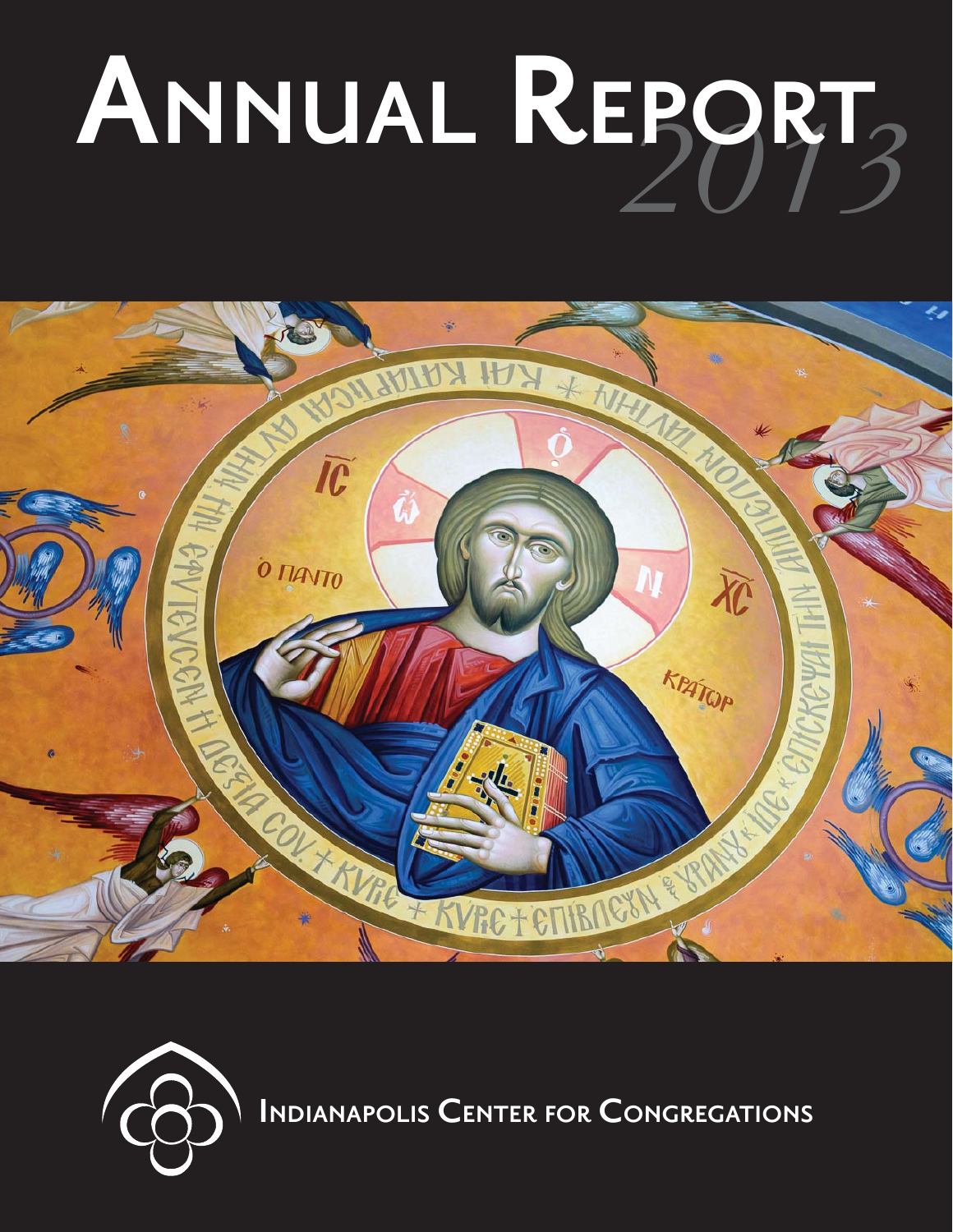

All improvements convey a common message: "You're welcome to join us in worship."

— Bethel AME Church, Bloomington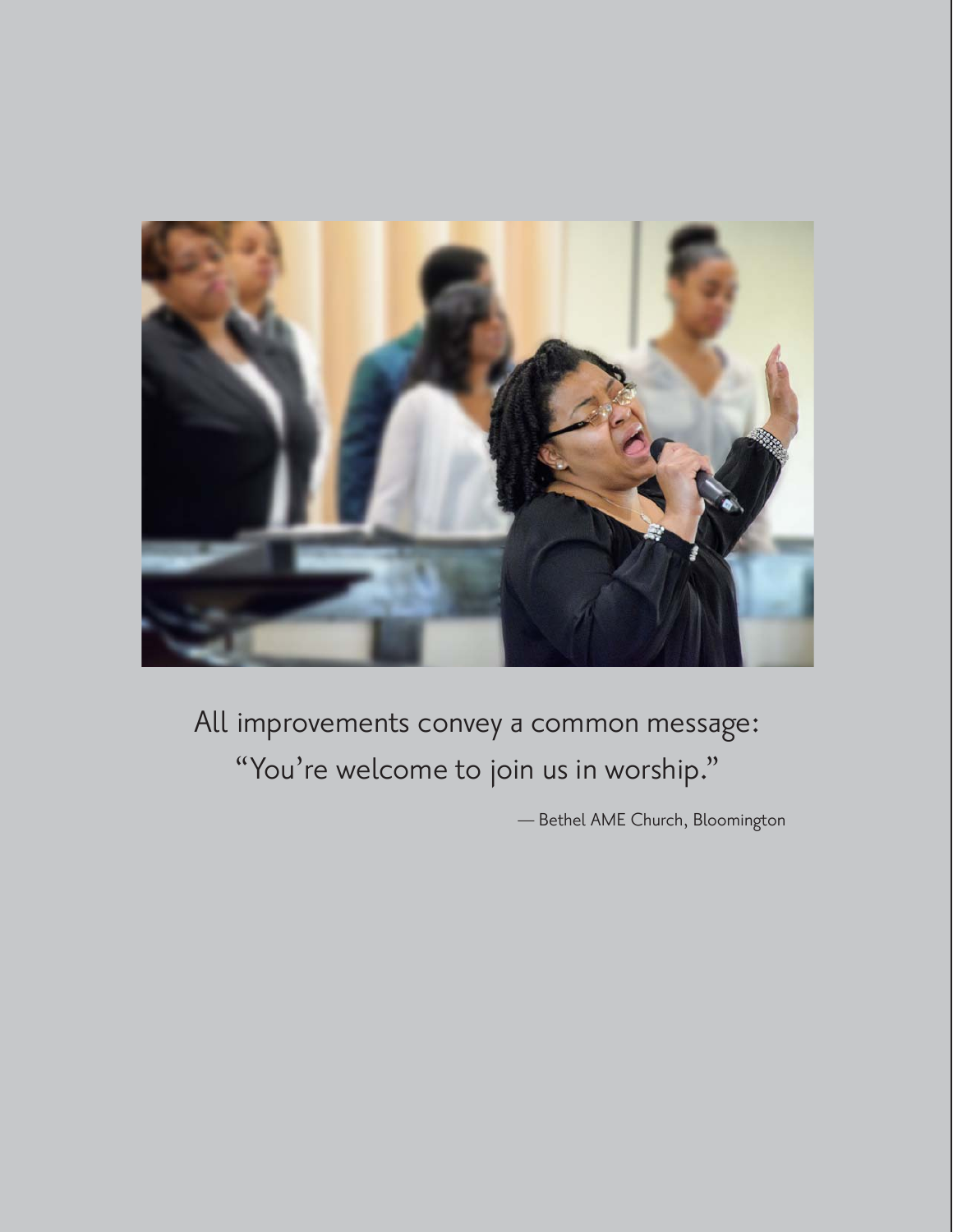The Center works with congregations around all of their challenges and opportunities.<br>
ties. Building issues are consistently top concerns for Indiana faith communities. Daily congregational life includes building maintenance, renovations and new projects for many Indiana congregations. Whether a church, parish, meeting or synagogue is new or old, urban or rural, facilities need attention.

We have found that helping congregations find the right resources to enhance facilities ultimately supports clarity about purpose and improves congregational capacity to deal with a variety of other challenges. A renovated sanctuary allows for new forms of worship. A new elevator demonstrates a commitment to greater hospitality. Art and

aesthetics lead to an understanding of history and greater spirituality. Rebuilding after a fire or natural disaster provides a congregation the opportunity to resiliently dedicate resources to that which it cares most about.

In 2013, the four Indiana congregations featured in this report were among many which worked with the Center on building and a variety of other issues. We walked alongside 1016 congregations in 2013, offering resource consulting, grants and education events, thanks to funding from the Lilly Endowment Inc. The Center awarded more than \$1 million in grants and presented or hosted 152 educational and congregational gatherings. In 2013, we welcomed new northwest Director Katie Lindberg and said farewell to retiring northeast Director Brian Witwer. Our staff produced signature events like Flourishing Congregations in Muncie and the Youth Ministry Grants Initiative for central Indiana.



Holy Trinity Greek Orthodox Church, Carmel

Congregations are strong and vibrant communities. Indiana is home to many great stories of hope and inspiration and creativity. We invite you to walk these journeys with our featured faith communities, seeing the faces of congregational life through the photographs, as well as peruse our statistics and financial reports in this publication.

The Center for Congregations is proud to serve Indiana congregations and to help empower them for the future.

Din Shapero

*Tim Shapiro Center President*

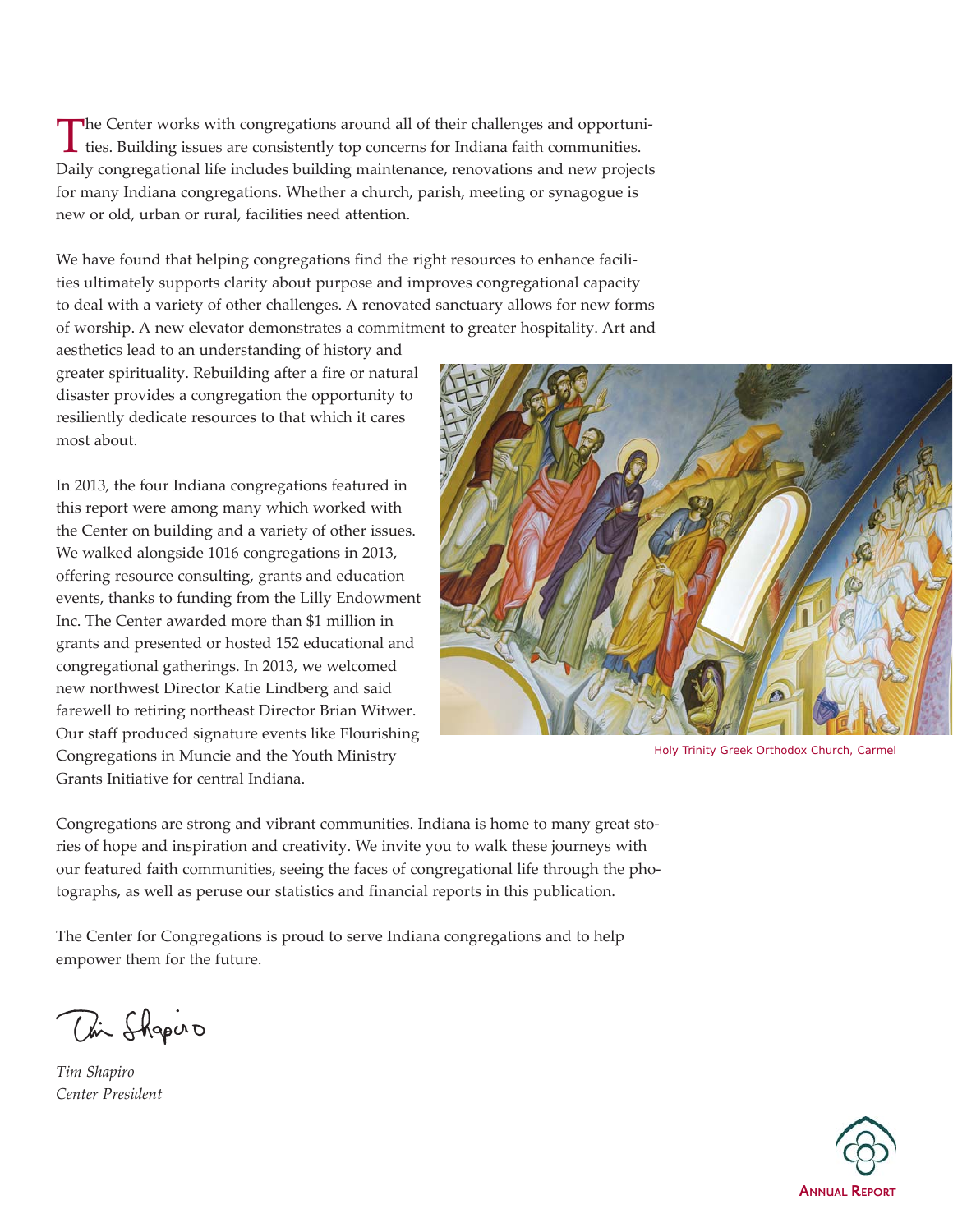## **FACILITY ENHANCEMENTS CONVEY A MESSAGE OF WELCOME**

The Rev. Dennis Laffoon vividly recalls the<br>Sunday morning in July when members of Bloomington's Bethel AME Church first experienced their new sound system. "It blew us away," he says with a laugh. "In fact, a man came in off the street during break time and said, 'I had no plans to attend anybody's church today but I was walking down the street and heard the most wonderful sound coming from this building.'" The congregation broke out in spontaneous applause because the visitor's response "was more than we had imagined," says Laffoon.



Bethel AME Church, Bloomington

Bethel AME—the oldest predominately black faith community in the city—is one of several churches to receive grants from the Center for Congregations to support projects that underscore congregational hospitality. Enhancements to facilities have helped remove physical barriers in Fort Wayne, instill appreciation for sacred art in Carmel, expand handicapped accessibility in Indianapolis and attract youthful worshippers in Bloomington. All improvements convey a common message: "You're welcome to join us in worship."

For Bethel's leaders, any outreach to the surrounding college community required them to update their 1922 building with equipment familiar to their techno-savvy neighbors. "We're a very old church with a very young congregation," Laffoon explains. "It doesn't make sense for students to be right down the street from us and have access to all forms of technology but to come to church and feel they're in the dark ages." Efforts to replace the sanctuary's inadequate lighting and add a computer, projector, screens and audio system faced two challenges. First, digital equipment is expensive; and second, young worshippers typically are on tight budgets. The opportunity to apply for a matching grant from the Center's Technology and Ministry Initiative offered a possible solution to both.

"We applied for \$30,000 and issued a challenge for members to provide the necessary match," says Laffoon. "We didn't care if they gave a dollar, a hundred dollars or a thousand; we just wanted them to participate. After a couple of meetings they started to make pledges. Then an anonymous donor stepped forward and took care of the rest."

Excitement built during the month-long installation period. Each Sunday morning, the congregation encountered and celebrated whatever new piece of equipment appeared in the sanctuary. Sound amplifiers that Laffoon describes as "gargantuan" were replaced by ones more powerful but less conspicuous. Two screens dropped down from the ceiling to project song lyrics and scripture readings. Recessed lighting could be dimmed or brightened from a central

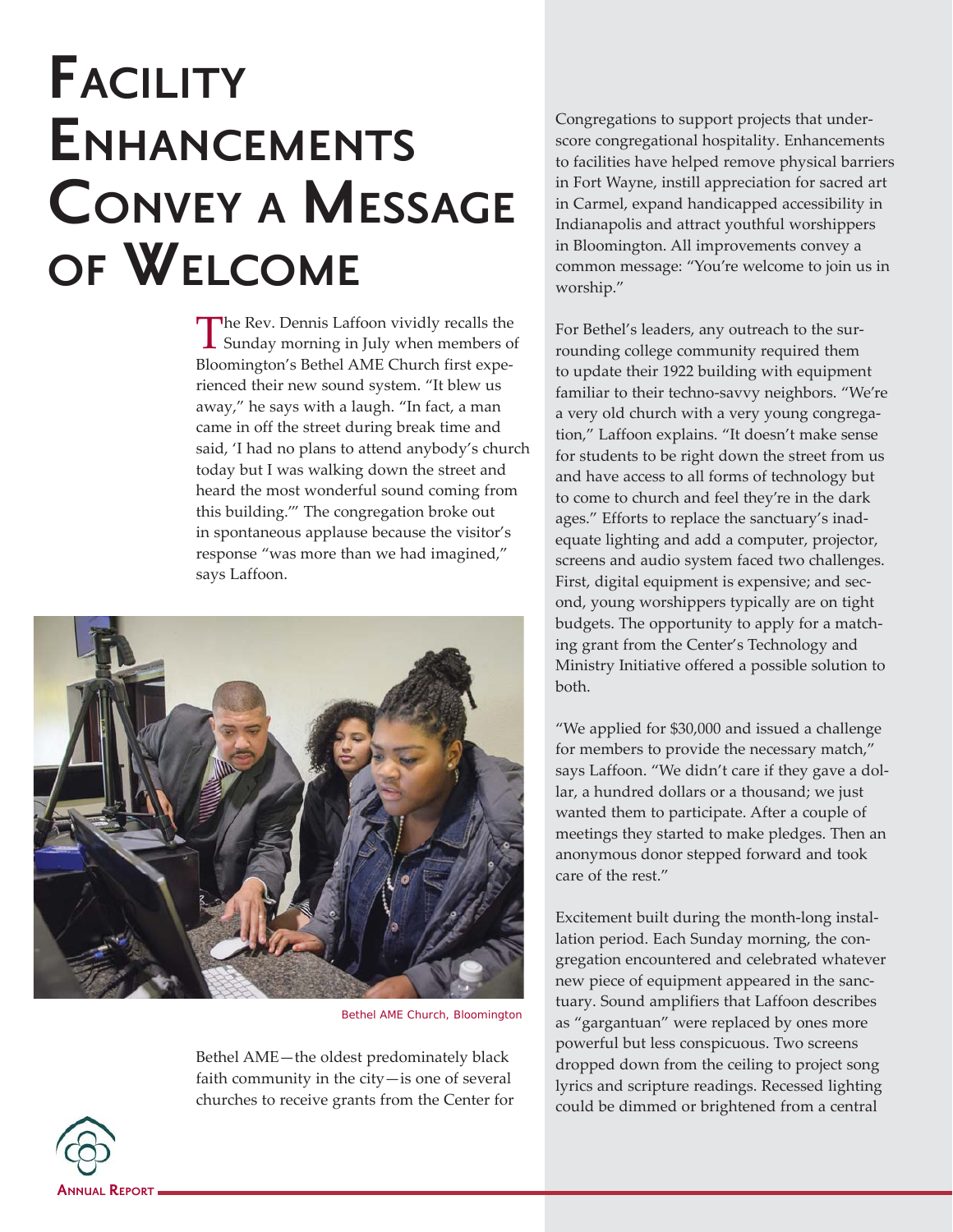control panel. A youthful tech team formed to explore and manage the new possibilities. This was all part of Laffoon's vision. "We loved the fact that so many young people attend church here, but we wanted them involved in a leadership capacity," he says. "Technology is something they've mastered."

The church's wish list has now expanded to include items that will complement the recent improvements. Carpet swatches are stacked on a bookcase shelf in Laffoon's office. A color other than the current red would better blend with the stained-glass windows, according to Laffoon, and some of the pews are in need of repairs. The congregation is poised to address these meaningful improvements in order to welcome its members, visitors and the community.

#### **SHARING FAITH THROUGH ART**

Similar to Bethel's congregation, members of Holy Trinity Greek Orthodox Church in Carmel have witnessed the transformation of their sanctuary in increments, one week at a time. Skilled iconographers, working on scaffolds placed as high as five stories above floor level, are recreating the history of Christianity in panels throughout the worship area. The artists frequently continue their work during Sunday services as a way to educate parishioners about the traditional art form that is so integral to the Orthodox faith. Motorists traveling on 106th Street have stopped, first attracted by the building's Byzantine-style architecture and then fascinated by the interior painting in progress.

"I try to impress upon everyone that although the art is beautiful, that's not why we do it," explains Dean Maniakas, Holy Trinity's chanter. "The art strengthens our worship experience. An Orthodox service is not one dimensional; all five of the senses are stimulated. Iconography depicts the stories told in the Bible."

A resource grant of \$15,000 from the Center for Congregations helped initiate the design phase



Holy Trinity Greek Orthodox Church, Carmel

of the project. The parish council considered three iconographers and eventually settled on the seven-member team led by Dr. George Kordis of Greece. The other candidates "had good ideas, but they did their work on canvas in their studios and then affixed it to the walls like wallpaper," says Maniakas. "Although their work was beautiful, it didn't have the same flow as the art done right here on the surface. I once complimented Dr. Kordis, saying, 'This is so perfect!' He said, 'No, there are many mistakes some intentional and some not. If it were perfect, it would be like music where all the notes have the same value. Because it is imperfect, it has a rhythm and a flow.' Consequently, your eyes continue to move with the images."

Holy Trinity, a part of the Indianapolis faith community since 1910, had iconography at its two previous locations, first on West Street and later at the corner of 40th and Pennsylvania streets. Because the expense of designing and constructing the new church resulted in some "donor fatigue," the congregation opted to delay adding interior appointments—a handcarved screen at the altar and iconography on the walls—for four years. "We had stretched ourselves as a parish," explains Gail Zeheralis, secretary of the parish council.

When the time was right, church leaders announced a plan to add the finishing touches

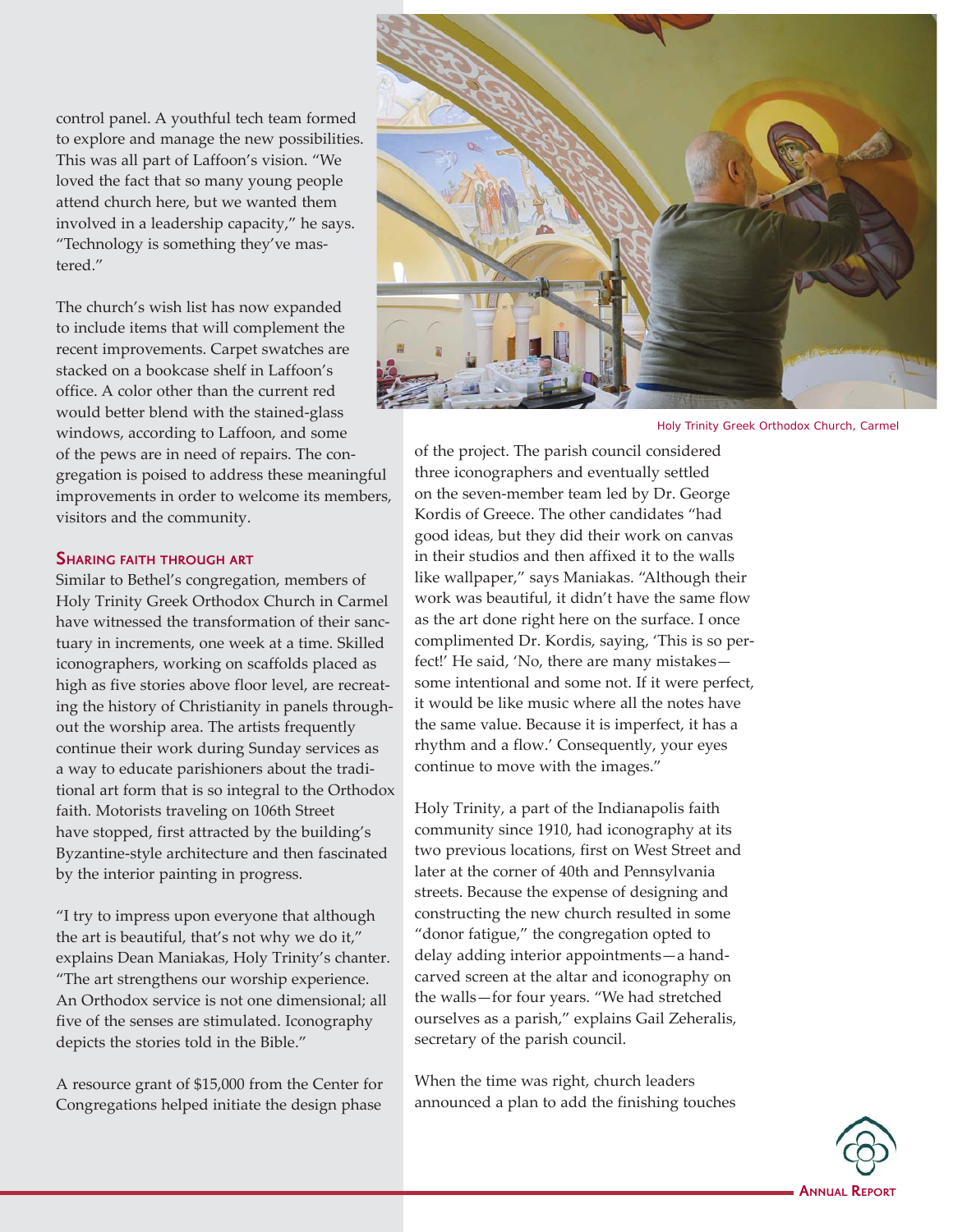in phases. They also decided to invite Central Indiana to share what Zeheralis calls the "oncein-a-lifetime opportunity" of watching a master iconographer at work. Tours of the sanctuary during the annual GreekFest attracted standingroom-only crowds, various news media reported on the project, and Kordis gave public presentations at Ball State University, Herron School of Art and Design and the University of Notre Dame. "None of us had ever seen this done before," says Zeheralis. "It has been an educational experience not only for us, but for the community at large. New visitors to the church uniformly seemed amazed upon entering. The iconography transports a person. The work 'fits' the faith."



Plymouth Congregational Church, Fort Wayne

**GIVING MINISTRY A LIFT**

If members of Fort Wayne's Plymouth Congregational Church hesitated to replace their aging elevator last year, it was for all the right reasons. The cost—estimated at \$175,000—was high; construction hadn't been factored into the annual budget; and the congregation tended to direct its funds to ministry programs rather than bricks and mortar projects. But it was the emphasis on ministry that influenced the decision to move ahead with the facility upgrade. The old elevator, small and temperamental, represented a barrier within a church that prides itself on being open and accessible to all.

"We're independent thinkers," says John Gardner, senior minister since 1998.

"The notion of nonconformity is part of our history." Hospitality, as defined by Plymouth's staff and membership, is a comprehensive term. "It also means removing physical barriers so people with limited mobility can participate fully in the life of the church," he says.

Because Plymouth Church is a sprawling building that stretches over three levels, accessibility has been an ongoing challenge for some members and visitors. In keeping with its welcoming policy, the church provides meeting space for civic music and theater groups; it is a charter member of the Interfaith Hospitality Network that shelters families in crisis; and it hosts the weekly Study Connection, a tutoring program that matches adults with elementary school students. When the city's Quaker congregation was in need of worship space many years ago, Gardner invited members to gather upstairs in Room 201 for a few weeks until they found a permanent home.

The need for a new elevator to accommodate all these activities was obvious for some time, but it became a priority when it became personal. RaeAnna, born with disabilities so severe that doctors estimated her longevity in months rather than years, was adopted by a couple who attended Plymouth Church. Because of her parents' loving care, RaeAnna lived to age five and regularly attended Sunday services. "She loved the music and clapping that often are part of worship," recalls Gardner. "Her parents moved her about in a three-wheeled stroller, and in her own way she illustrated the need for the elevator."

The construction project, once approved, was both expensive and time consuming. A \$12,450 resource grant from the Center for Congregations helped cover preliminary work, and a generous gift from a parishioner gave the fundraising effort a major boost. The elevator was dedicated on December 22, just six days before the church's 39th annual Boar's Head and Yule Log Festival, an event that draws more than 2,000 persons to the sanctuary over three days.

"It was critical for us to have the elevator operational by then," says Gardner. The traditional celebration involves 250 singers, musicians and

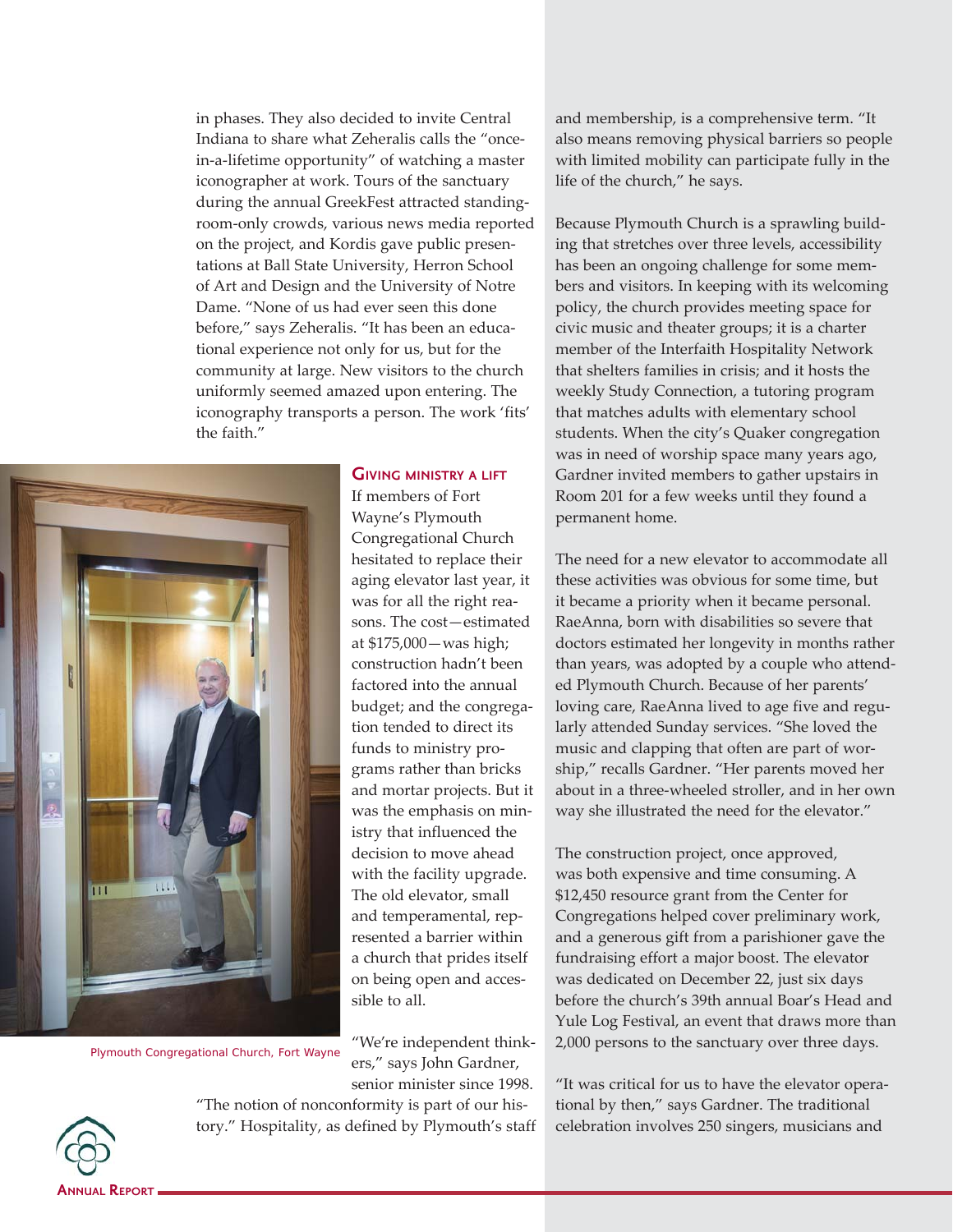bell ringers who make multiple trips from the sanctuary to the third level where props, costumes and instruments are stored. With the addition of the elevator, age and physical limitations no longer prevented members' participation. "The elevator is inconspicuous and unobtrusive to the eye," notes Gardner, "but it's a vital component that ensures ministry in Plymouth Church is accessible to everyone."

#### **TESTED BY FIRE**

The call came at 1:10 a.m. on Sunday, December 23, 2012. A motorist driving past Westview Christian Church on the northwest side of Indianapolis reported flames coming from the sanctuary. Although firefighters responded quickly and had the blaze under control within minutes, damage to the interior was extensive. The worship area was in charred ruins; soot coated the downstairs walls, and the entire building reeked of smoke. To clean the facility and reconstruct the narthex and sanctuary to their pre-fire state would cost an estimated \$350,000.

"It could have been so much worse," acknowledges Karen Johnson, vice president of the congregation and chair of the Restoration Committee. A nearby bridge, recently repaired, had reopened only a month or two before the fire. "If that bridge had still been closed, there would have been no through traffic, and the motorist would not have seen the fire."

The greater Indianapolis faith community rallied immediately around the Westview congregation. Within hours members of Speedway Baptist Church had cleared a space in their daycare area, set up chairs and arranged a table so Westview worshippers could conduct their Sunday service and observe weekly communion. The arrangement worked so well that the two congregations have continued to share space as Westview members have tackled several difficult questions. Among them: What is the next step in restoring our church? Should we return it to its previous design or should we initiate some changes? "There was never any doubt that we would rebuild," recalls Johnson. But how? "For some members, the response was, 'let's just get back in

our building.' Other members said, 'let's take a step back, talk about our sanctuary and narthex and think about what we've liked and haven't liked about them.'" Consensus emerged during several small group meetings that church leaders hosted. "As Disciples of Christ, we believe that all persons are welcome," says Johnson. "So it seemed ironic that not everyone could serve at the communion table or participate in the choir because those areas of our sanctuary weren't handicap accessible."

Finances were a concern, of course. If members decided to restore the building to its original configuration, the congregation's insurance policy would cover the work. If they decided to hire an architect to create a plan that would incorporate ramps, remove walls and make other structural changes, the congregation would be responsible for the additional costs. Hospitality won out in the end, and the Restoration Committee applied to the Center for Congregations for funds to support a new configuration. The \$15,000 resource grant that the church received came close to underwriting

preliminary plans that would ensure accessibility.

"The vision of our church is to be here for all people," says Johnson. "The new design puts those words into action. We've talked



Westview Christian Church, Indianapolis

a lot about how the fire has pulled us together. This is a building; the people who meet on Sunday morning are the church. We've come to realize that after going through an experience like this together."

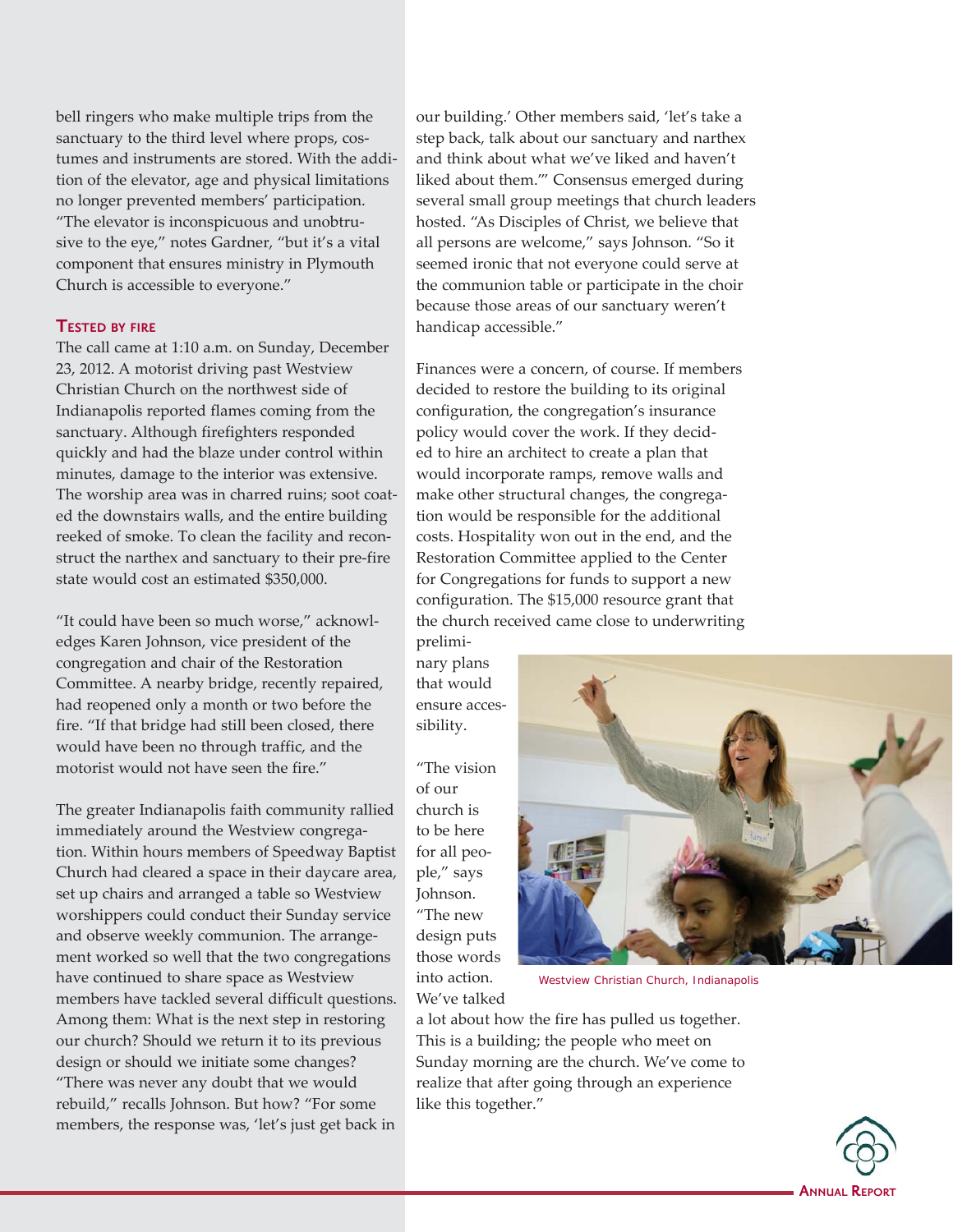## **CENTER FOCUS** 2013 ANNUAL REPORT STATISTICS

| CONSULTING<br><b>RESOURCE</b> | CENTRAL                                                                                                                                                                                                                                                                                                                                                                                                                                                                                                                                                                                                                                                                                                                                                             | <b>NORTHEAST</b>                                                                                                 | <b>NORTHWEST</b>                                                                                                                                                                                                                                                                                                                                                                                                                                                                                                                                                                                                                                                                                                                                                                                       | <b>SOUTHEAST</b>                                                                                                                                                                                            | <b>SOUTHWEST</b>                                                                                                                                                                                                                                                                                                                                                                                                                                                                                                                                                                                                                                                                                                                                                                                  |  |
|-------------------------------|---------------------------------------------------------------------------------------------------------------------------------------------------------------------------------------------------------------------------------------------------------------------------------------------------------------------------------------------------------------------------------------------------------------------------------------------------------------------------------------------------------------------------------------------------------------------------------------------------------------------------------------------------------------------------------------------------------------------------------------------------------------------|------------------------------------------------------------------------------------------------------------------|--------------------------------------------------------------------------------------------------------------------------------------------------------------------------------------------------------------------------------------------------------------------------------------------------------------------------------------------------------------------------------------------------------------------------------------------------------------------------------------------------------------------------------------------------------------------------------------------------------------------------------------------------------------------------------------------------------------------------------------------------------------------------------------------------------|-------------------------------------------------------------------------------------------------------------------------------------------------------------------------------------------------------------|---------------------------------------------------------------------------------------------------------------------------------------------------------------------------------------------------------------------------------------------------------------------------------------------------------------------------------------------------------------------------------------------------------------------------------------------------------------------------------------------------------------------------------------------------------------------------------------------------------------------------------------------------------------------------------------------------------------------------------------------------------------------------------------------------|--|
|                               | 4004 Conversations in<br>1159 Conversations in<br>641 Cases of which<br>118 Cases of which<br>$\bullet$<br>350 are New Cases with<br>69 are New Cases with<br>$\bullet$<br>533 People representing<br>123 People representing<br>$\bullet$<br>335 Congregations<br>83 Congregations<br>$\bullet$<br>65% were clergy<br>72% were clergy<br>$\bullet$<br>35% were laity<br>28% were laity<br>$\bullet$                                                                                                                                                                                                                                                                                                                                                                |                                                                                                                  | • 1321 Conversations in<br>• 187 Cases of which<br>• 136 are New Cases with<br>156 People representing<br>$\bullet$<br>96 Congregations<br>$\bullet$<br>76% were clergy<br>$\bullet$<br>24% were laity<br>$\bullet$                                                                                                                                                                                                                                                                                                                                                                                                                                                                                                                                                                                    | 1147 Conversations in<br>88 Cases of which<br>65 are New Cases with<br>$\bullet$<br>120 People representing<br>$\bullet$<br>61 Congregations<br>$\bullet$<br>64% were clergy<br>$\bullet$<br>36% were laity | • 1153 Conversa<br>$\cdot$ 116 Cases of w<br>• 82 are New Ca<br>• 118 People rep<br>• 68 Congregation<br>• 67% were clerg<br>• 33% were laity                                                                                                                                                                                                                                                                                                                                                                                                                                                                                                                                                                                                                                                     |  |
|                               | <b>THE TOP ISSUES</b><br>Youth Ministry<br>Technology<br>Congregational Vitality<br>Building<br>Congregational Finance                                                                                                                                                                                                                                                                                                                                                                                                                                                                                                                                                                                                                                              | <b>THE TOP ISSUES</b><br>Youth Ministry<br>Technology<br>Building<br>Strategic Planning<br>Children's Ministries | <b>THE TOP ISSUES</b><br>Congregational Vitality<br><b>Community Ministry</b><br>Building<br>Children's Ministry<br>Youth Ministry                                                                                                                                                                                                                                                                                                                                                                                                                                                                                                                                                                                                                                                                     | <b>THE TOP ISSUES</b><br><b>Disabilities</b><br>Technology<br><b>Board Development</b><br>Strategic Planning<br>Children's Ministries                                                                       | THE TOP ISS<br>Care Ministrie<br>Technology<br>Legal<br>Congregationa<br>Youth Ministry                                                                                                                                                                                                                                                                                                                                                                                                                                                                                                                                                                                                                                                                                                           |  |
| EVENTS<br>EDUCATIONAL         | 152 Educational Events and Meetings<br>Including 36 held in Central Indiana<br>31 in the Northeast area<br>29 in the Northwest<br>27 in the Southeast<br>and 29 in the Southwest<br>$\bullet$<br>1884 People representing<br>744 Congregations from<br>91 Faith Groups or Denominations<br>EVENTS AND MEETINGS INCLUDE:<br><b>Baptist Leadership Meeting</b><br><b>Base Religious Council</b><br>Bethel Church Communication Meeting<br>Broadway Christian Administrative Group<br>Brownstown Christian Church Retreat<br>Christ Church Apostolic<br>Christian Fellowship Church<br>Circle of Care<br>InTrust<br>City Church<br>Clergy Economics<br><b>Community Dinner Meeting</b><br>Making Room<br>Congregational Leadership<br>Morrillyillo Ministorial Mooting |                                                                                                                  | Covenant United Methodist Staff Meeting<br>Creating an Unbroken Circle of Care<br>Crown Point Ministerial Prayer Meeting<br>Diocese of Fort Wayne/South Bend<br>Discovering the Other; Asset Based Approach<br>Economic Challenges Facing Indiana Pastors<br>Episcopal Vestry Retreat<br><b>Essentials of Church Finance</b><br>Faith Lutheran Church Futures Meeting<br>Flourishing Call Out Luncheon<br>Flourishing Congregations in Muncie<br>Fountain County Introduction to the Center<br>Four Doorways to Deepening Worship<br><b>Fulfilled Leadership</b><br>Hillside Community Church<br>Historic Preservation 101<br>Indiana Board of Rabbis<br>Indiana Center for Middle East Peace Clergy<br>Intergenerational Christian Formation<br>Lilly Endowment Meeting<br>Living Hope Church Meeting | Sticky Faith<br><b>TMGI</b><br>Lleing Energy Prudently                                                                                                                                                      | Ministry for the 21st Century Child<br>North United Methodist Planning Session<br>Positive Change for Congregations<br>Reaching Millennials<br>Resource Grant Information Luncheon<br><b>Resourcing Congregations</b><br>Service and Faith Formation<br>Spiritual Care at the End of Life for Africa<br>American Patients & their Families<br>St. Anthony Associate Retreat<br>St. Joseph United Methodist Meeting<br>St. Mary Catholic Church<br>St. Paul's United Church of Christ<br>Stepping Up to Supervision<br>The Fellowship of Jackson County Clergy<br>The Learning Congregation<br>The Recession and Its Implications for Congreg<br>The Virtue of Dialogue<br>Toolkit for Developing, Implementing, an<br><b>Evaluating Congregational Plans</b><br>Trinity Lutheran Ministry Meeting |  |

- \$1,056,258 for
- 83 Grants of which
- 17 were Technology and Ministry Grants totaling \$492,187

Congregations and Abundant Communities

• 66 were Resource Grants totaling \$564,071

#### **Grant Recipients**

Acton United Methodist Church Aldersgate United Methodist Church, Evansville Avon Christian Church (DOC) Batesville Christian Church Bedford Davis Memorial Church of the Nazarene Bethel AME Church, Bloomington Bloomfield United Methodist Church Brownsburg Calvary United Methodist Church Brownstown Presbyterian Church Central Presbyterian Church, Terre Haute Clayton Presbyterian Church Clinton Frame Mennonite Church, Goshen Community Christian Church, Frankfort Community Congregational Church, Franklin Crossbridge Community Church, Fort Wayne Danville United Methodist Church Dearborn Hills United Methodist Church, Lawrenceburg Eastminster Presbyterian Church, Evansville Epworth United Methodist Church, Indianapolis Fairlawn Presbyterian Church, Columbus Fairmeadow Community Church, Munster Faith Lutheran Church, Demotte First Assembly of God, Covington First Baptist Church, Madison

Merrillville Ministerial Meeting Messiah Lutheran & Light of the Cross Outreach

First Baptist Church, Seymour First Christian Church, Francesville First Christian Church (DOC), Lafayette First Christian Church of Rochester First Church of the Nazarene, Seymour First Missionary Church of Berne First Presbyterian Church, Columbus First Presbyterian Church, Goshen First Presbyterian Church, South Bend First Wayne Street United Methodist, Fort Wayne Fortville Christian Church Geist Christian Church, Indianapolis Grace Lutheran Church, Syracuse Grace Lutheran Church, Dyer Grace Point Church of the Nazarene, Fort Wayne Greater Spirit of Love Church Of God In Christ, Fort Wayne Holy Ghost Temple Church of God in Christ, Muncie Holy Name Catholic Church, Cedar Lake Holy Rosary Catholic Church, Evansville Holy Shepherd Lutheran Church, St. John Holy Trinity Greek Orthodox Church, Carmel Iglesia Nueva Esperanza, Hammond Imagine Church, Westfield Indy Metro Church, Indianapolis Joy of All Who Sorrow Eastern Orthodox Church, Indianapolis Love Church, Fort Wayne Markle United Methodist Church Marquette Park United Methodist Church, Gary McCoy Memorial Baptist Church, Elkhart Milan United Methodist Church Mt. Gilead Church, Mooresville

- •rsations in
- of which
- Cases with representing
- ations
- elergy
- aity

#### **The Top Issues**

tries Technology onal Finance istry

North United Methodist Planning Session Resource Grant Information Luncheon Spiritual Care at the End of Life for African The Fellowship of Jackson County Clergy gregations Toolkit for Developing, Implementing, and Using Energy Prudently

Youth Ministry Grant Initiative

New Unity Missionary Baptist Church, Indianapolis North Madison Christian Church, Madison Northview Church, Carmel Ogilville Christian Church, Columbus Old Bethel United Methodist Church, Indianapolis Park Chapel Christian Church, Greenfield Plainfield United Methodist Church Plymouth Congregational United Church of Christ, Fort Wayne Redeemer Presbyterian Church, Indianapolis Resurrection Lutheran Church, Indianapolis Salem Presbyterian Church Selma United Methodist Church Sherwood Oaks Christian Church, Bloomington St. Anthony Catholic Church, Evansville St. Charles Borromeo Church, Peru St. James Lutheran Church, Greenfield St. John's Episcopal Church, Crawfordsville St. John's United Church, Chesterton St. Malachy Catholic Church, Brownsburg St. Mary Catholic Church, North Vernon St. Peter's Highland United Church of Christ, Evansville St. Peter's Lutheran Church, Corydon Stones Crossing Church, Greenwood The Bridge Community Church, Decatur The Journey Church, Westfield The Journey Church, Plainfield Trinity Evangelical Lutheran Church, Crown Point Unitarian Universalist Community Church of Danville Wabash Friends Church Wabash Presbyterian Church Westview Christian Church, Indianapolis

**GRANTS**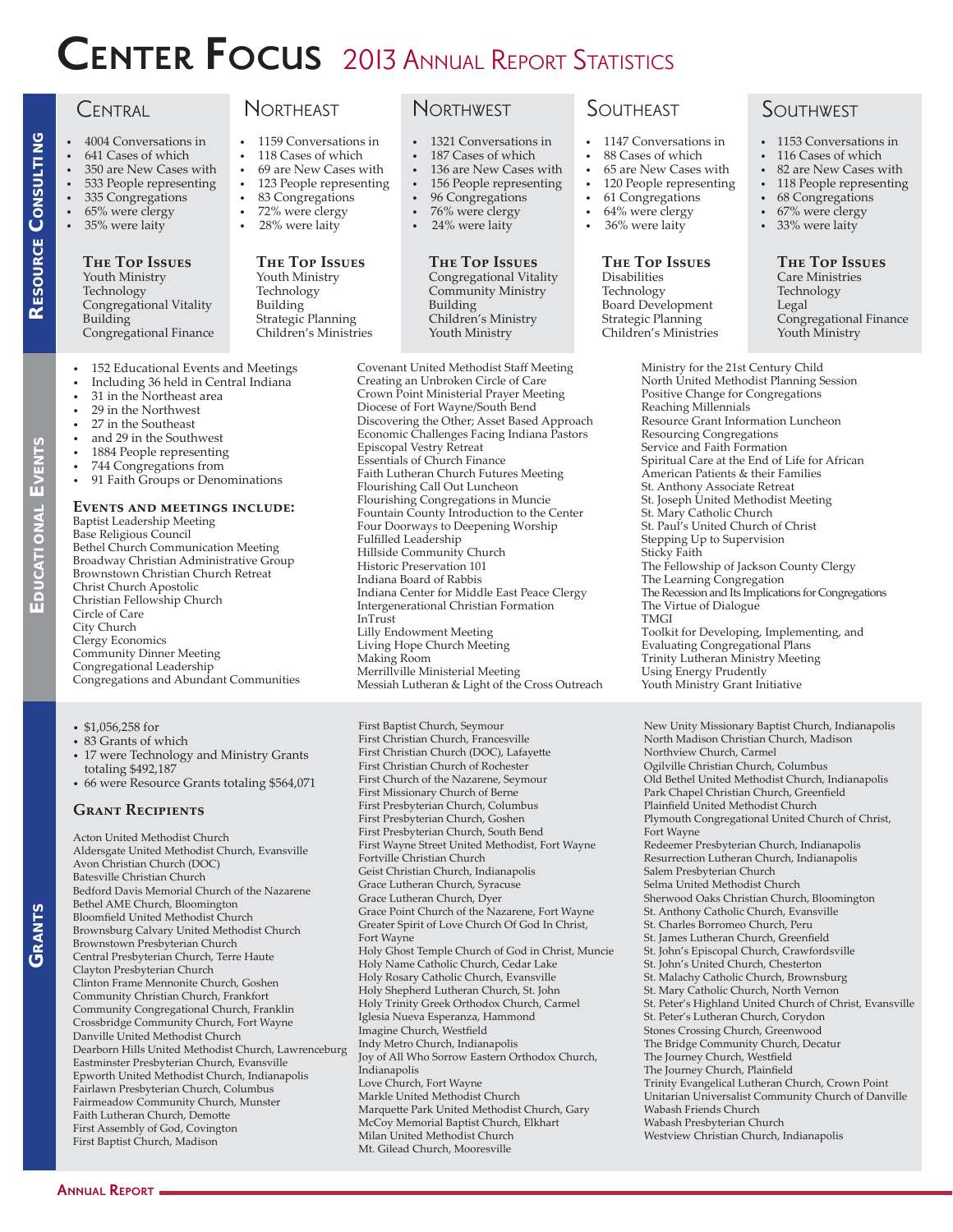#### STATEMENTS OF FINANCIAL POSITION AND ACTIVITIES Financial Report

The following is a summary of the statement of financial position and the statement of activities of the Center as of December 31, 2013 and for the year then ended. This financial information was extracted from the audited financial statements of the Indianapolis Center for Congregations, Inc. It does not, however, include all disclosures normally associated with financial statements prepared in conformity with generally accepted accounting principles. The complete financial statements, including footnotes and the report of our auditors, BKD, LLP, are available for review upon request.

| <b>ASSETS</b>                     | 2013                       | 2012                      |
|-----------------------------------|----------------------------|---------------------------|
| Cash and cash equivalents         | 1,625,884<br>\$            | 2,501,348<br>\$           |
| Prepaid expenses and other assets | 21,933                     | 25,431                    |
| Investments                       | 31,973,612                 | 33,048,992                |
| Property and equipment            | 140,374                    | 211,179                   |
| Total assets                      | 33,761,803                 | 35,786,950                |
| <b>LIABILITIES</b>                |                            |                           |
| Accounts payable                  | \$<br>76,015               | $\mathbb{S}$<br>191,829   |
| Accrued expenses                  | 52,240                     | 87,317                    |
| <b>Total liabilities</b>          | 128,255                    | 279,146                   |
| <b>NET ASSETS</b>                 |                            |                           |
| Unrestricted                      | \$<br>3,157,105            | $\mathbb{S}$<br>2,616,649 |
| Temporarily restricted            | 30,476,443                 | 32,891,155                |
| Total net assets                  | 33,633,548                 | 35,507,804                |
| Total liabilities and net assets  | 33,761,803<br>$\mathbb{S}$ | \$35,786,950              |

|                                                | 2013        |                                     |                          | 2012      |                                     |              |
|------------------------------------------------|-------------|-------------------------------------|--------------------------|-----------|-------------------------------------|--------------|
|                                                |             | Unrestricted Temporarily Restricted | Total                    |           | Unrestricted Temporarily Restricted | Total        |
| Revenues and other support                     |             |                                     |                          |           |                                     |              |
| Contributions                                  | \$          | \$<br>2,135,000                     | \$2,135,000              | \$        | 14,000,000<br>$\mathfrak{L}$        | \$14,000,000 |
| Return of grant funds                          |             | 70,252                              | 70,252                   |           | 56,621                              | 38,758       |
| <b>Educational Events</b>                      | 42,895      |                                     | 42,895                   | 38,758    |                                     | 58,071       |
| Investment income                              | 346,735     |                                     | 346,735                  | 144,683   |                                     | 144,683      |
|                                                | 389,630     | 2,205,252                           | 2,594,882                | 183,441   | 14,056,621                          | 14,240,062   |
| Net assets released from restrictions          | 4,619,964   | (4,619,964)                         |                          | 4,400,327 | (4,400,327)                         |              |
| Total revenues and other support               | 5,009,594   | (2, 414, 712)                       | 2,594,882                | 4,583,768 | 9,656,294                           | 14,240,062   |
|                                                |             |                                     |                          |           |                                     |              |
| <b>Expenses and losses</b>                     |             |                                     |                          |           |                                     |              |
| <b>Resource Consulting</b>                     | 677,531     |                                     | 677,531                  | 428,710   |                                     | 428,710      |
| Resource Discovery and Dissemination           | 195,764     | $\overline{\phantom{0}}$            | 195,764                  | 263,746   | —                                   | 263,746      |
| Education                                      | 800,385     | $\overline{\phantom{0}}$            | 800,385                  | 713,375   | $\overline{\phantom{0}}$            | 713,375      |
| <b>Resource Grants</b>                         | 831,851     | $\mathcal{L}$                       | 831,851                  | 1,036,008 | $\overline{\phantom{0}}$            | 1,036,008    |
| Major Grant Initiative                         | 745,335     | —                                   | 745,335                  | 583,262   | —                                   | 583,262      |
| Congregational Learning and Evaluation         | 634,844     | $\overline{\phantom{0}}$            | 634,844                  | 591,942   |                                     | 591,942      |
| Total program services                         | 3,885,710   |                                     | 3,885,710                | 3,617,043 |                                     | 3,617,043    |
| Management and general                         | 777,149     | $\qquad \qquad \longleftarrow$      | 777,149                  | 822,042   | —                                   | 822,042      |
| Total expenses                                 | 4,662,859   |                                     | 4,662,859                | 4,439,085 |                                     | 4,439,085    |
|                                                |             |                                     |                          |           |                                     |              |
| Change in net assets before other gains/losses | 346,735     | (2, 414, 712)                       | (2,067,977)              | 144,683   | 9,656,294                           | 9,800,977    |
| Realized gains (losses) on investments         | (123, 968)  | $\overline{\phantom{0}}$            | (123,968)                |           | —                                   |              |
| Unrealized gains (losses) on investments       | 317,689     |                                     | 317,689                  | (15, 196) |                                     | (15, 196)    |
|                                                |             |                                     |                          |           |                                     |              |
| Change in net assets                           | 540,456     | (2,414,712)                         | (1,874,256)              | 129,487   | 9,656,294                           | 9,785,781    |
|                                                |             |                                     |                          |           |                                     |              |
| Net assets, beginning of year                  | 2,616,649   | 32,891,155                          | 35,507,804               | 2,487,162 | 23,234,861                          | 25,722,023   |
|                                                |             |                                     |                          |           |                                     |              |
| Net assets, end of year                        | \$3,157,105 | \$ 30,476,443                       | \$33,633,548 \$2,616,649 |           | \$32,891,155                        | \$35,507,804 |



SUMMARY STATEMENT OF FINANCIAL POSITION

SUMMARY STATEMENT OF FINANCIAL POSITION

SUMMARY STATEMENT OF ACTIVITIES SUMMARY STATEMENT OF ACTIVITIES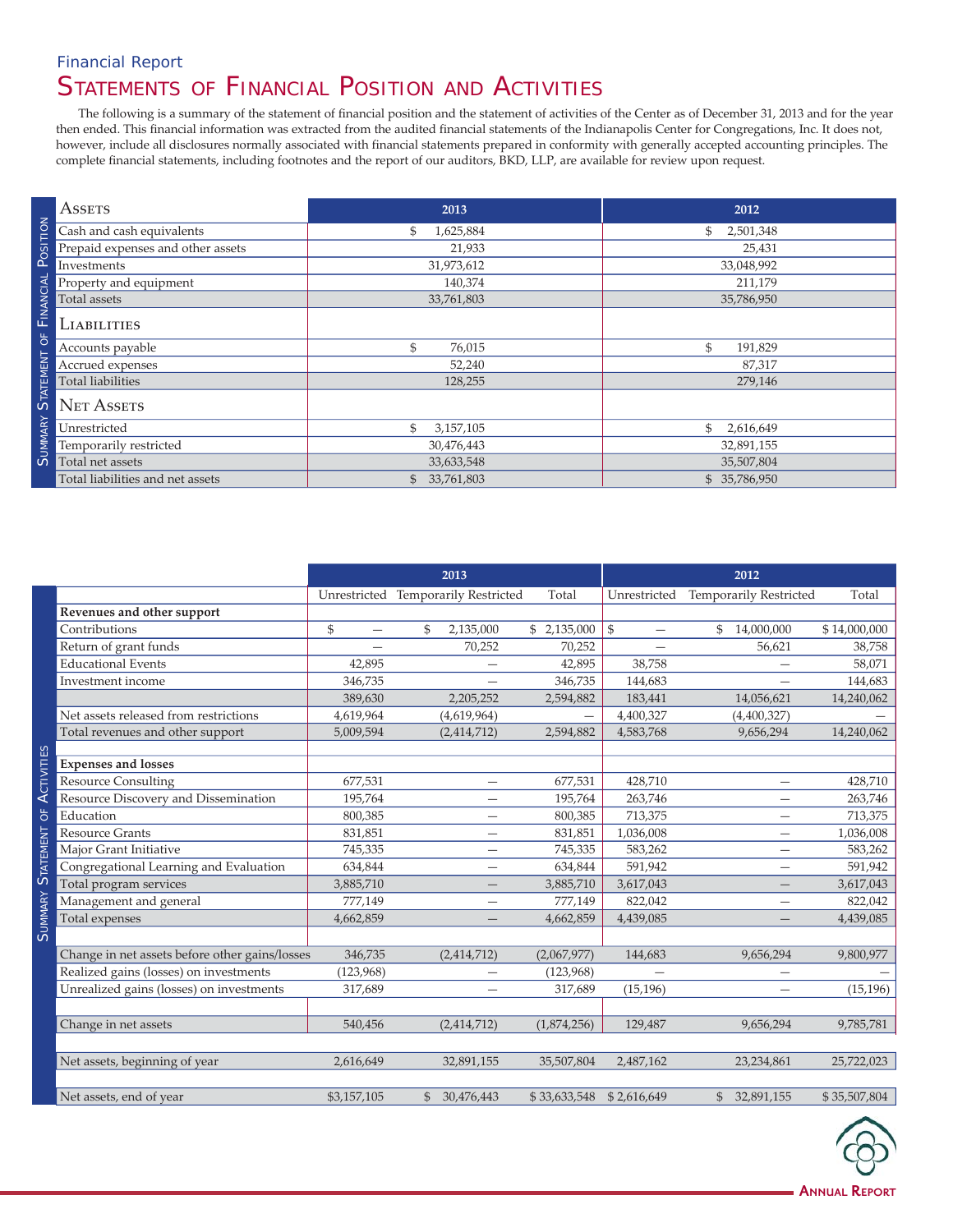

#### **Indianapolis Center for Congregations**

303 N. Alabama St., Suite 100 Indianapolis, Indiana 46204 Phone 317-237-7799 Fax 317-237-7795 Toll free 866-307-2381

> 100 S. Chestnut St. Seymour, Indiana 47274 Phone 812-405-1137 Fax 812-405-1138

#### **Center for Congregations – Northeast**

7906 Carnegie Blvd. Fort Wayne, Indiana 46804 Phone 260-435-1880 Fax 260-435-1883

#### **Center for Congregations – Northwest**

9801 Connecticut Drive, Suite 200 Crown Point, Indiana 46307 Phone 219-472-4938 Fax 219-472-4941

#### **Center for Congregations – Southwest**

**Center for Congregations – Southeast**

7516 Eagle Crest Blvd., Suite A Evansville, Indiana 47715 Phone 812-618-2012 Fax 812-618-2013

info@centerforcongregations.org www.centerforcongregations.org

#### **Mission**

The mission of the Indianapolis Center for Congregations is to strengthen Indiana congregations by helping them find and use the best resources available to address the challenges and opportunities they identify — and then to share what we learn nationwide.

The Indianapolis Center for Congregations is funded by Lilly Endowment Inc. and is a supporting organization of the Alban Institute. Alban is a research, publishing, education and consulting organization based in Herndon, Virginia. Founded in 1974, Alban is an independent center of learning and leadership development with a focus on congregations.

#### **CORE STAFF**

Timothy Shapiro, President Nancy Armstrong, Finance Director Nancy DeMott, Resource Director Kara Faris, Education Director Doug Hanner, Southeast Director Katie Lindberg, Northwest Director Wendy McCormick, Southwest Director Aaron Spiegel, Information Technology Director Susan Weber, Evaluation Project Coordinator for the Religion Division of Lilly Endowment Inc. Brian Witwer, Northeast Director Catharine Green, Resource Assistant and Database Administrator Jane Mastin, Communications Administrator Janice Phillips, Administrative Assistant Jerri Kinder, Administrative Assistant Eunita Booker, Northeast Administrative Assistant Carol Delph, Southeast Administrative Assistant Sofia Cook, Southwest Administrative Assistant Rose Villarruel, Northwest Administrative Assistant

#### **Consultants**

Beth Booram Marie Fleming Keith Koteskey Sherri Session

#### **₂₀₁₃ Board of Directors**

Dr. Paul E. Schmidt, Chairman Indianapolis, Indiana

Ms. Elizabeth McKee, Vice Chair Indianapolis, Indiana

Ms. Katie Patterson, Secretary-Treasurer Speedway, Indiana

Mr. Case Hoogendoorn, Esq. Chicago, Illinois

Rev. Dr. James P. Wind Herndon, Virginia

Rev. Timothy Shapiro Indianapolis, Indiana (non-voting)

#### **Acknowledgements**

Photography Chris Minnick

Writing Holly G. Miller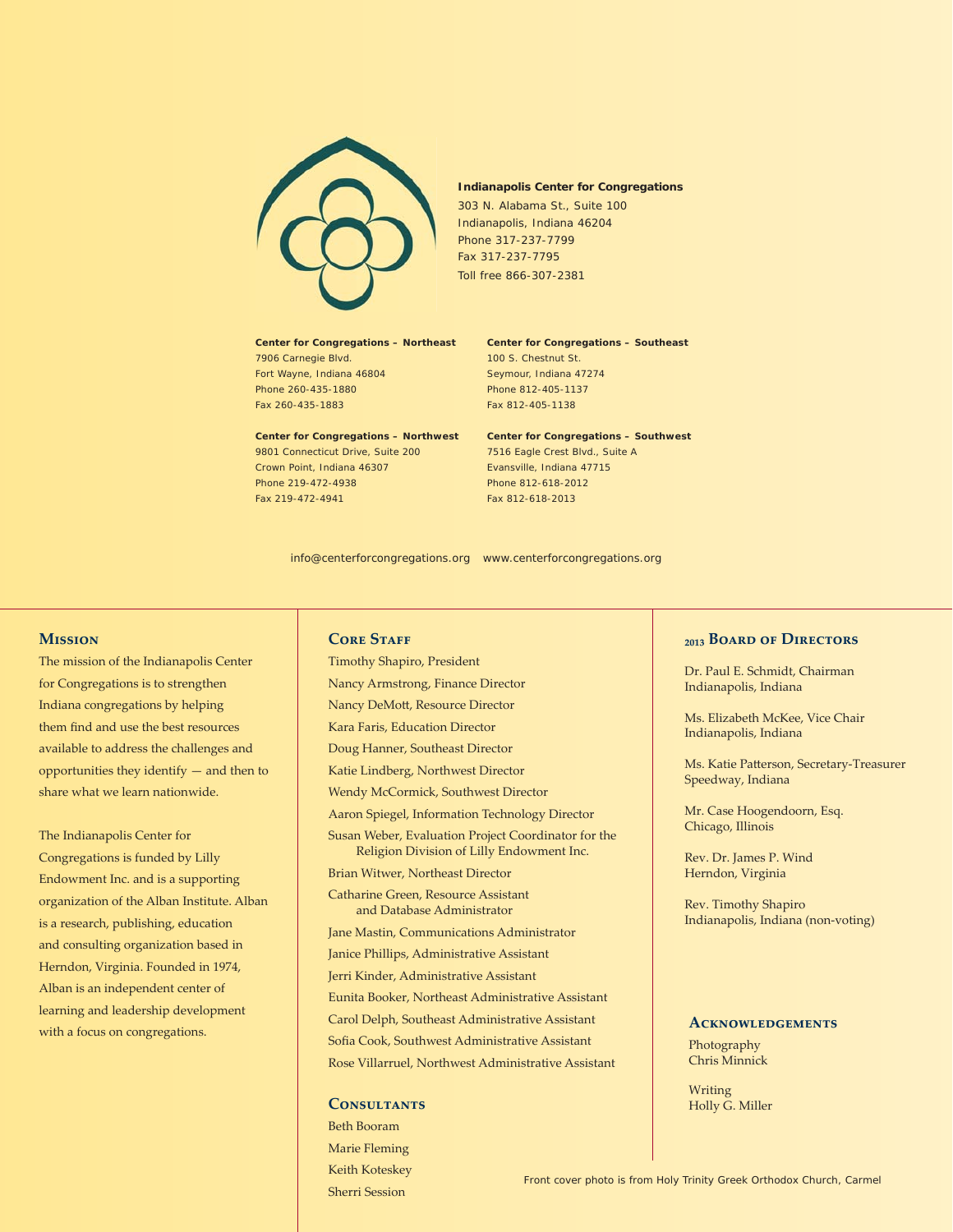

Plymouth Congregational Church in Fort Wayne wanted to remove "physical barriers so people with limited mobility can participate fully in the life of the church."